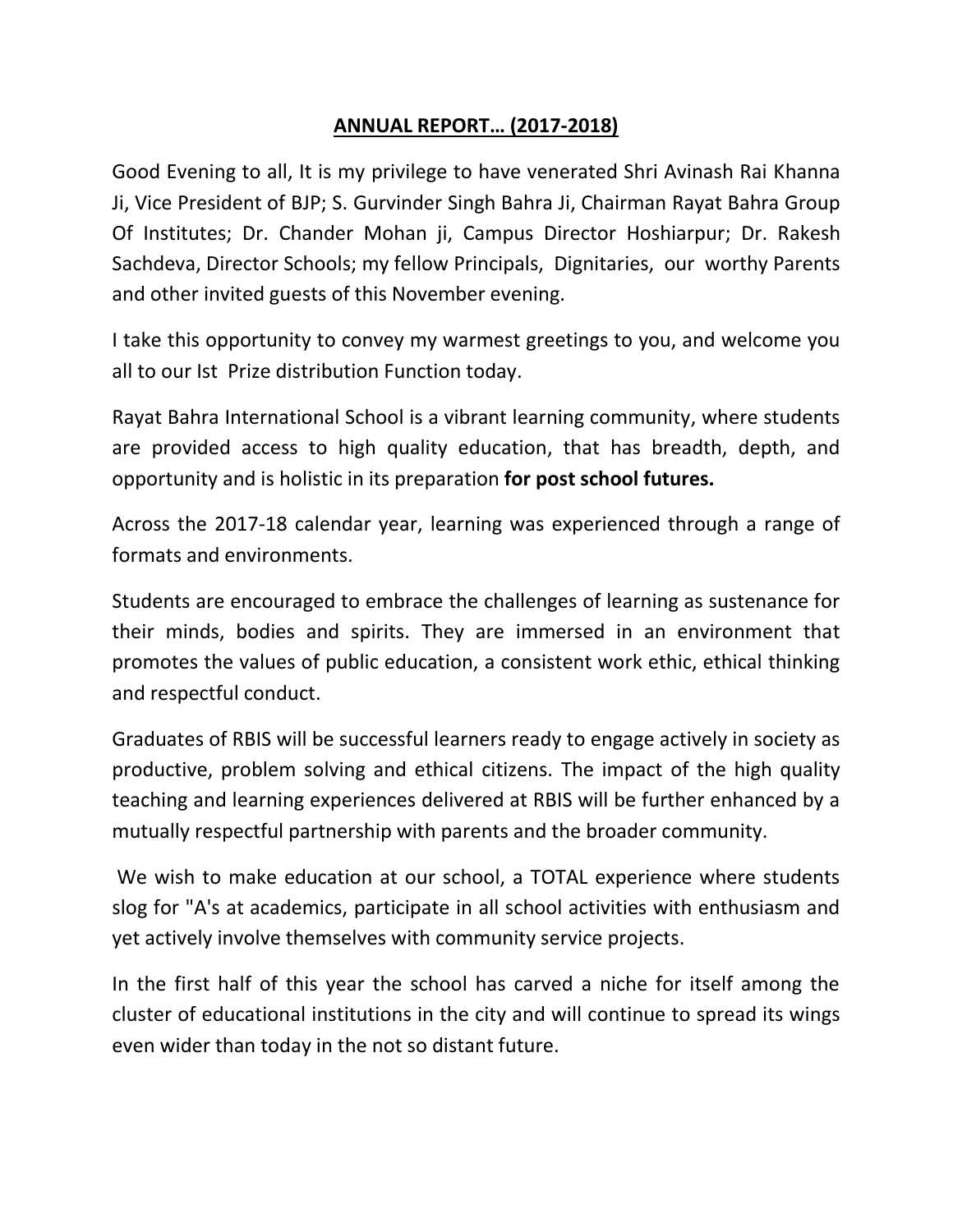All year through the whole school team continued to put efforts towards quality improvement in every aspect of our work. Our commitment has been to ensure the overall holistic development of our students, thereby in addition to all our efforts to impart the best education, we also provide equal importance to coscholastic activities like sports, physical education, self development etc.

Excellence in academics is the hallmark of any good institution. Achieving academic excellence is at the heart of endeavour of all educators and academic institutions.

In this regard the hallmark event in the young history of the school was the passing out of the FIRST TERM EXAMINATION. I feel enormous and immense bliss and gratification to announce that, TERM results have been spectacular.

It was a gratifying experience to see the brilliant performance of our students in all the classes. 294 students appeared for the examination and each one has secured good marks.

The toppers displayed amazing performance in various subjects.

133 students scored above 90% . Our top scorer were Tanishq Gatuam, Aditi Saini, Armaan Singh, Meharpreet, Sanchit Ohri, Kamalpreet, Nishika Saini, Anjali, Divanshu, Dhairya, Rehyan, Armanjit, Kritika who got very good score.

Let me now begin my report with the activities of the Primary section, and students have learnt many things through experiential learning such as: Germination, Living and Non Living things, Big and Small, One and many, Sand Activities, Shapes Hunt etc.

The fourth dimension of the human personality is the physical. I now turn to SPORTS AND GAMES. The year 2017-2018 has been an eventful year for our students on the sports field. Regular coaching sessions in Karate, Taekwondo, Boxing, Football, Cricket and Wrestling were conducted before and after school hours. These sessions along with the interclass and inter-house matches, helped our young sportsmen hone their talent and sharpen their skills. Special coaching sessions in Karate were conducted during the vacations. Our students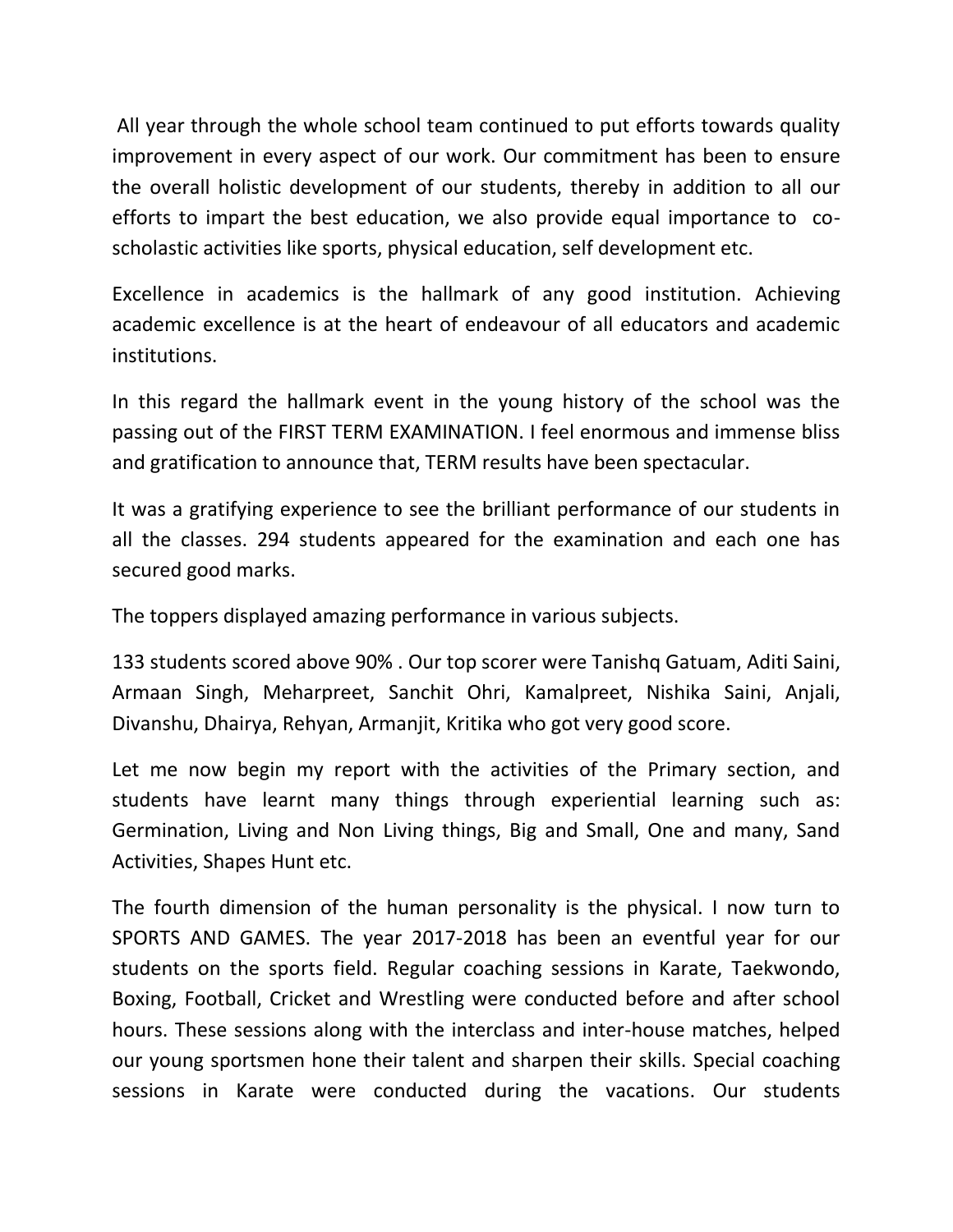participated in various championship tournaments at district, state and national levels and won prizes. A few commendable achievements at the district, state and national levels are as below.

- **Laganpreet Kaur** (of Class 7) won Gold Medal in Open National and at District level Karate Championship and won Bronze at state level.
- **Vaibhav Ohri** (of Class 3 B) won Gold Medal in State level Judo Championship
- **Harshdeep Singh** (of Class 5 A) won Bronze medal in National level Taekwondo Championship.
- **Harshita** (of Class 4) won Silver medal in National level Karate championship.

Also, our school ground was given to the district education for Inter Zonal Tournament of KHO KHO. Our School team was first in that tournament.

Turning to some individual events,

- **In badminton** Sanchit Ohri(of class 5 A) won Silver medal at district level Badminton tournament .
- **In Boxing** Astitva Sharma(of class 7) won Gold medal at district level. Moreover We won 8 silver medals and 5 Bronze medals at District level.
- **In Taekwondo** We won 2 Silver and 10 Bronze medal
- **In Karate**
	- Sukhvir Singh(of class 6) was outstanding, and won Gold medal at district level.
	- Prithviraj chauhan (of Class 5) won Silver medal at district level and Bronze at National level and moreover we won 4 Silver and 7 Bronze at district level.
- **In Wrestling** Rishi Bhanot( of Grade 7 )and Tushar Pathak (of Grade 6 won Gold medal at district level and moreover we won1 Silver and 1 Bronze at district level.
- It is truly satisfying to see the huge response to sports and games at RBIS.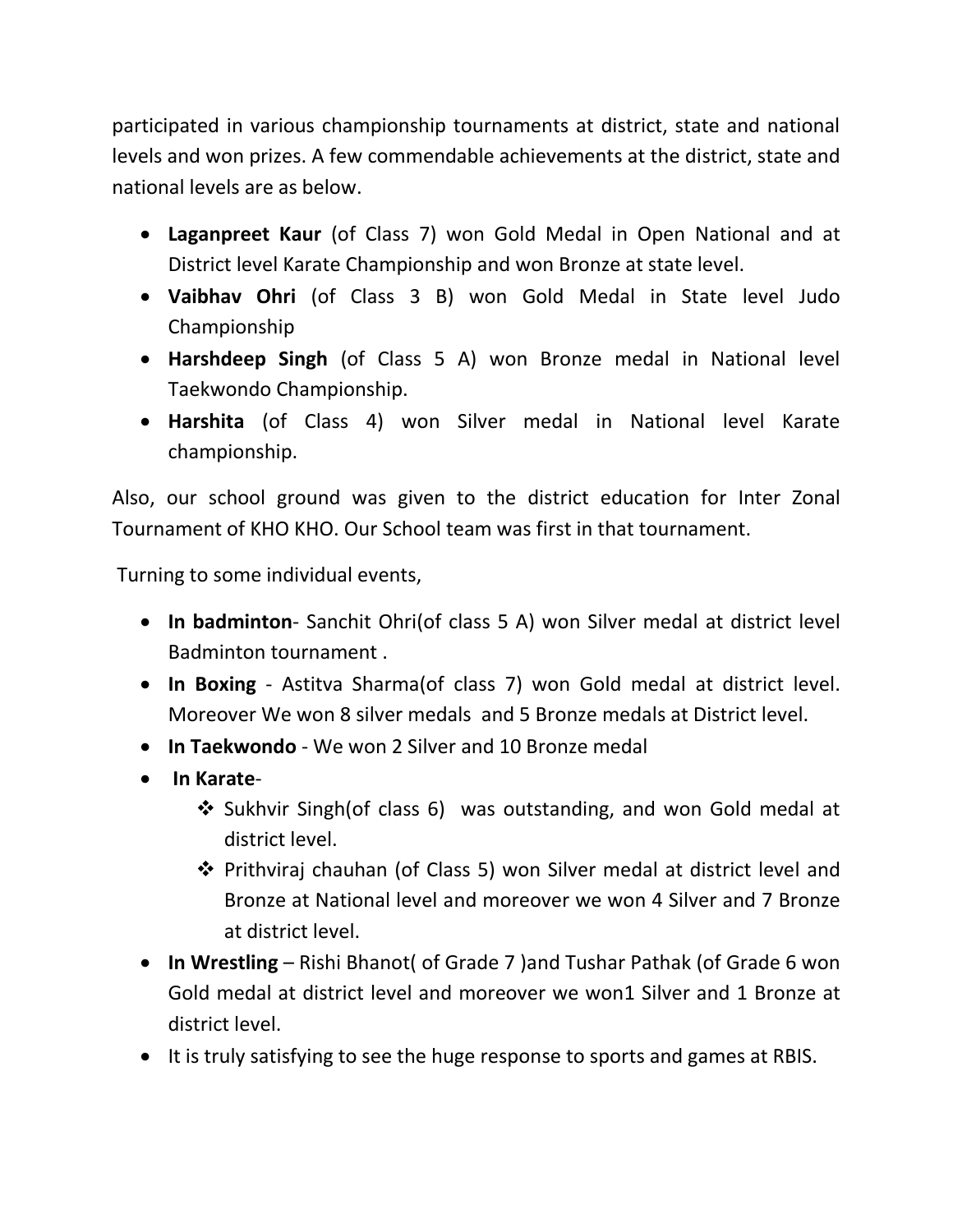## **Curricular & Co-curricular Activities...**

I shall now turn to some co-curricular activities that we are engaged in. The interhouse Sports competition continues to be one of the biggest attractions of the year. Our students practice long and hard for this event.

Co-curricular activities facilitate the development of various domains of mind and personality such as the intellect, emotion, social engagement, morality and aesthetics. We have had Various Interhouse competition like dance , Meri awaz suno, Fancy dress etc. Then we have had the usual rounds of debates, quizzes, extempore –English language. I am happy to report that our students have participated in nearly a dozen such programmes.

As part of enrichment programme, various workshops & seminars are periodically organized throughout the year for the overall development and enhancement of skills in teachers and students.

 Workshops for students on Child Safety, Good Touch and Bad Touch, Bus Safety Rules were conducted .Our motive to conduct these types of workshop to inform our students about the dangers with anxiety. Keeping this thing in mind we organized special PPT classes in our school.

The school has integrated life skill training program in the schedule so that students develop the ability to meet difficulties in life in a constructive way. It involves performing skits, making posters, etc. Students with special needs are identified and monitored by the class teachers and subject teachers.

The teachers of our school have constantly been updating their teaching skills and have attended workshops conducted by EDUCOMP. This training was implemented in the classroom by those who attended the workshops.

 I also mentioned about the school assemblies. Our school assemblies are done very creatively and with full enthusiasm. In these assemblies all the subject related topics were explained in an enactment way i.e. roles are assigned to the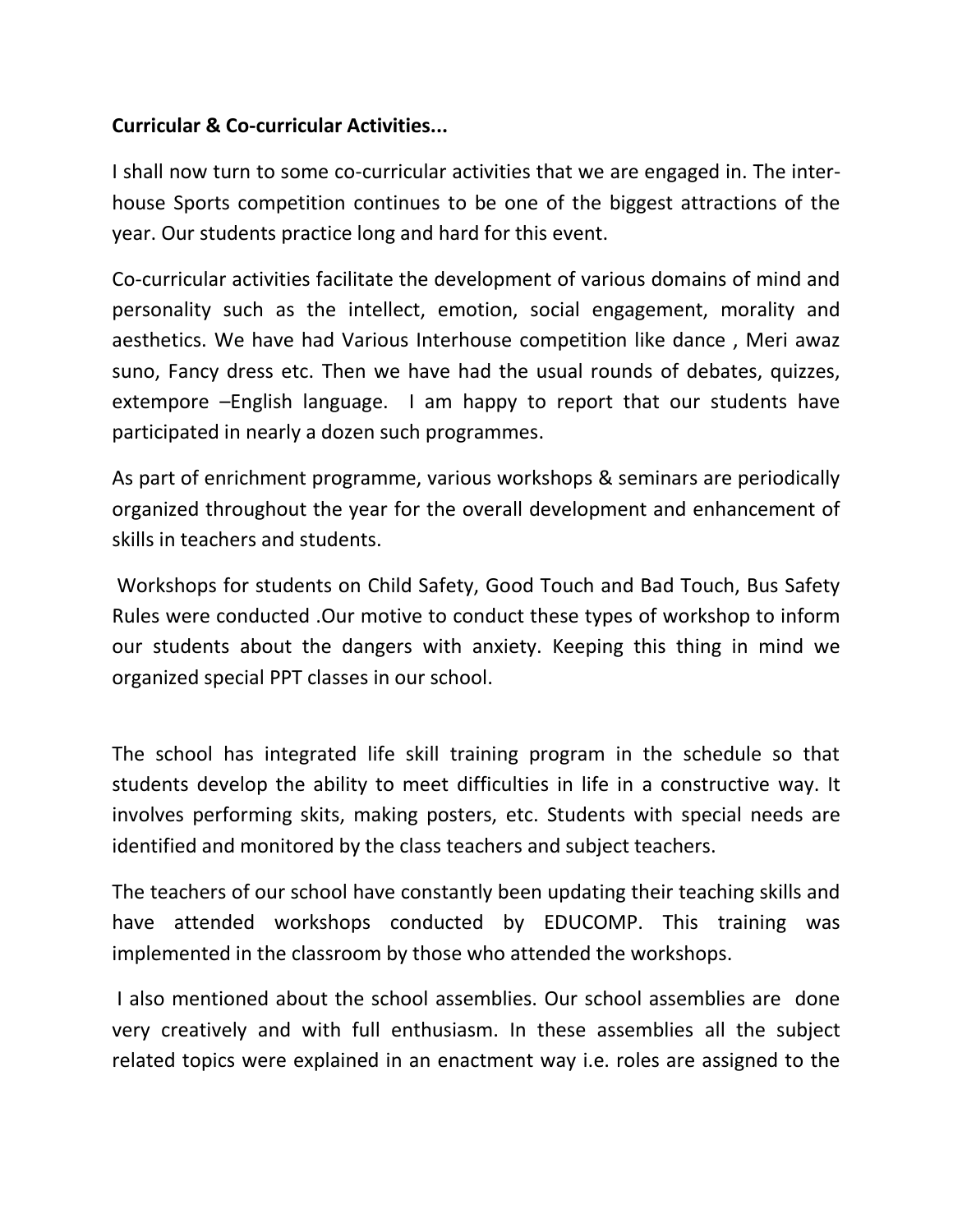students. For example- Photosynthesis, Solar system, seed Germination, Balanced Diet, Life Cycle of butterfly, Junk food etc.

 I also mentioned a student named Kamalpreet (of Grade 5 B) who was partipacted in"huner e hoshiarpur" competition. She got her first opportunity in album **Ambersar walla of Jordan Sandhu**, then in **Mini bus by Rudhveer Singh**.

She has done shooting in Gippy Grewal's movie **"Subedar Joginder Singh(1st biopic in pollywood)"** under the direction of Simarjit Singh well known for blockbluster movies like "Angrej, Nikka Jaildar 2" etc. and that experience she will never forget.

This summer, we took the students for a weekend camp conducted by F9 club. A national level organization, with trained staff, they deliver high-impact development programmes. The large ground rang with the excitement of our student as they participated in a Aerobic, Vedic Maths, Karate, Art and craft, Dance, Cooking Classes and other entertainment activities like Rides for children, Water rides, Tattoo making, Puppet show, Magic show. Summer camp ended with special events like Magic show, Dance performances, Vedic maths Performance, Seminar on Self defence by Mr. Vicky Deol.

We have also celebrated English week from  $17<sup>th</sup>$  july to 22 july 2017. Different conversations at different Public places like Banks, Hospitals, Supermarket and Bus stand have presented in the form of play. Special PPT presentation was done by Vice Principlal Ms. Harpreet Pandher.

Over 100 students with help of the Art teacher have done various art activities like Clay modelling for senior students(Tile work), Paper crafting ( For junior students), Madhubani Painting, Gond art, Slogan writing, Illusion art etc.

**The Independence Day & Teachers" Day were celebrated with great reverence and fervor.** On Independence day, Grade 7 students presented the play on the martyr "Shaheed Bhagat Singh"and his companions. Moreover Students of all houses participated in March past along with their house masters and house members. Celebrations, sharing the happy moments together and spreading joy all around is a vital facet of Rayat Bahra Parivar.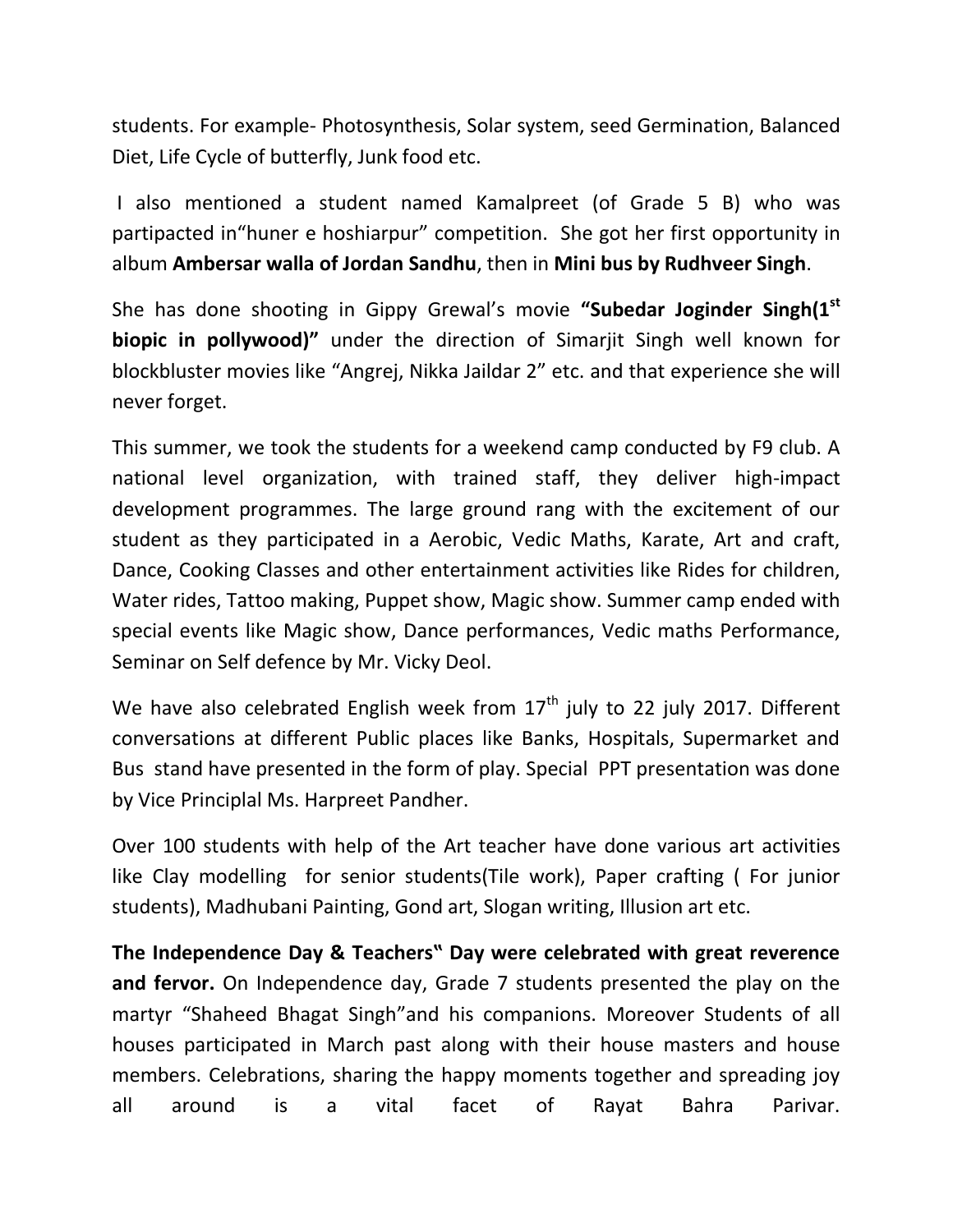Teej, Baisakhi, Raksha Bandhan, Janmashtami, Diwali and other important festivals were celebrated with great zest and veneration**.** School was decorated with flowers. Our motive to celebrate these kinds of festivals so that students get in touch with their culture.

In our school Science fair was held at  $3<sup>rd</sup>$  nov, 2017 which was organized by Day Dreamers. Total 20 students of Grade 5, 6, 7 participated in science fair. Approximate 15 teams participated for projects and 12 teams for quiz from different schools.

## **NEW ADDITIONS**

By the GRACE of GOD the infrastructure of the school is near completion.

- TWO new blocks consisting of 20 class rooms, 3 Labs and two washrooms have come up on the third and fourth floor.
- A hall for indoor games has also come up on the top floor.

All the achievements made by the school are still the beginning. There are many skies yet to be explored. Leaps of imagination and dreaming are under process to light tomorrow with today. The school planning committee has determined targets for the school's future development.

I take this opportunity to commit myself and my team to our best to serve this society through quality education. We seek the blessings of the ALMIGHTY and look forward to another fruitful year with renewed confidence, real sense of anticipation and highest hopes for continued progress in all aspects for the bright future of the school.

I would like to place on record my most sincere thanks to the management of RBIS. Thank you very much S. Gurvinder Singh Bahra Ji and S. Nirmal Singh Rayat Ji for the trust and excellent support you have been giving me.

You work tirelessly towards the development and growth of the school. Due to this we are confident that RBIS will, without any doubt, be the school of choice for discerning parents in the not so distant future.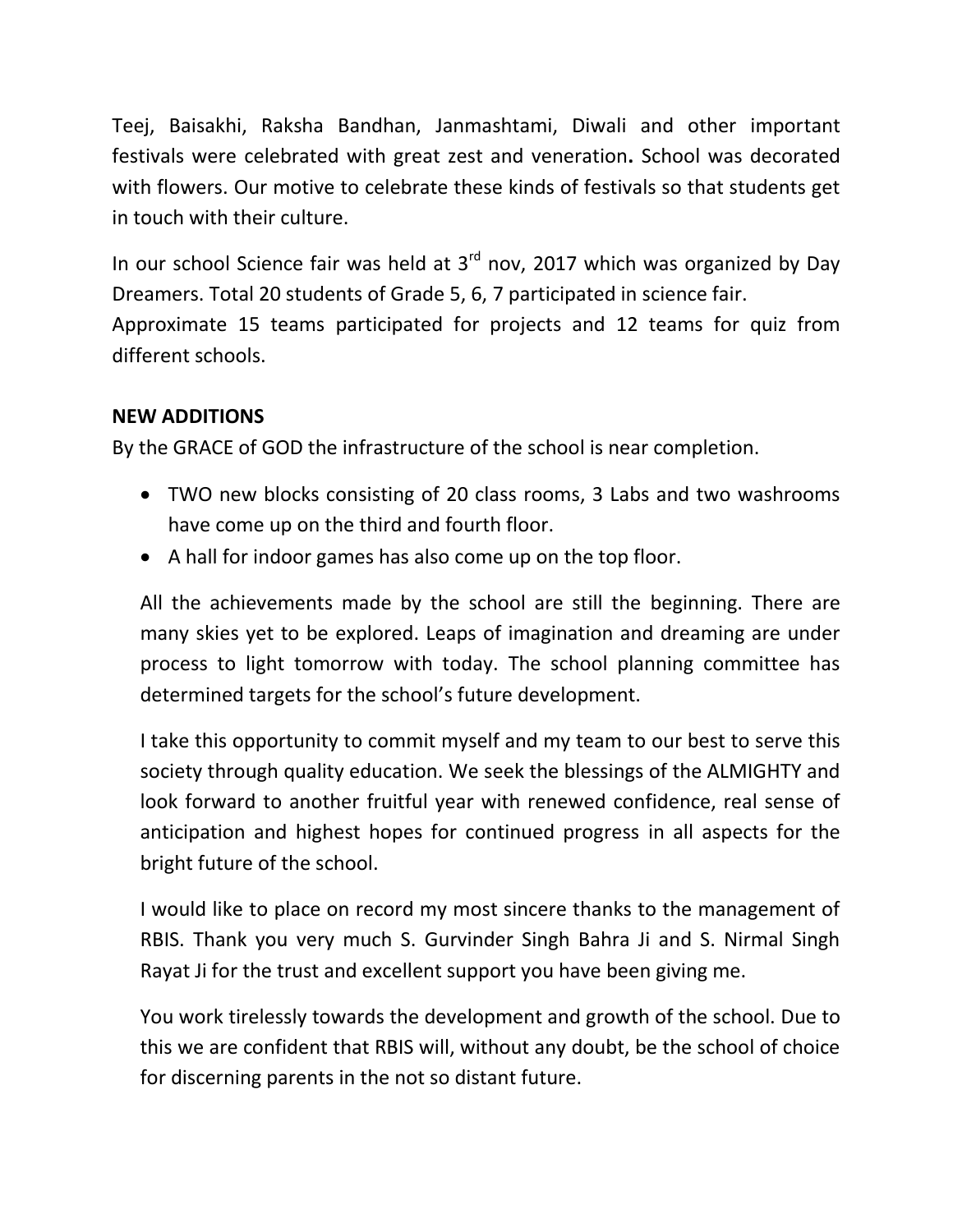My report on the school would be incomplete if I did not make mention of our wonderful RBIS team of teachers who work with dedication and put in their all out effort for the welfare and education of their charges. At times, I feel that I make too many demands on my teachers, but they have always responded very positively. I would like to take this opportunity to convey my most sincere thanks to our beloved Campus Director Dr Chander mohan and our ever positive Director Schools Dr Rakesh Sachdeva, who have helped me to stay tuned to maintain high standards in the school.

I am also highly thankful to Vice Principal Mrs Harpreet Pandher and the entire teaching staff for their unflinching support and cooperation, and for making things happen very efficiently and smoothly at the school.

I would also like to place on record my most sincere thanks to the team of Administrative and IT department staff who keep the whole machinery well lubricated, and our records intact and in a meticulous manner. My thanks to the entire team of support staff for their 'behind the scene' work to keep the school environs tidy and presentable.

Now a few words to the students. I recall a saying I read sometimes ago "Every time GOD sends a child into the World, HE is proclaiming that HE has not lost hope in mankind yet" History of mankind is proof that it is always a few good people who have made all the difference and made our world a better place. Dear students, you are fortunate that you have such caring parents, and you attend a good school. Endeavour to make yourselves good human beings and make this world of ours a better place than you find it today. That will be the acid test of your privileged education.

I also extend a heartfelt gratitude, to the parents who are my source of energy. With their positive criticism they assist me to endeavour for the betterment of our kids, school and society at large. I would also like to thank my well wishers for their continued assistance and guidance at all times.